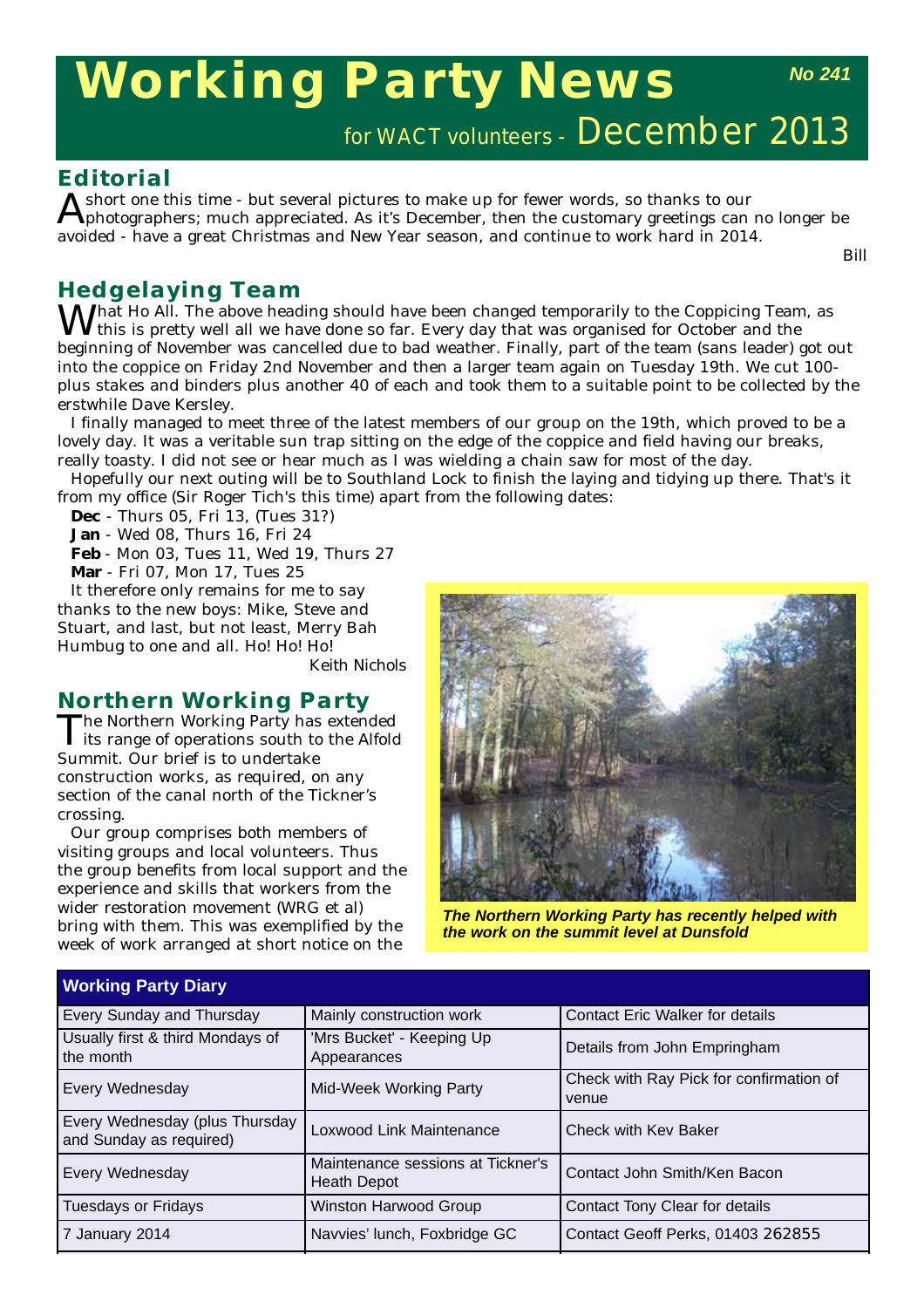**Material published in** *Working Party News* **represents the views of the contributors and should not, unless specifically indicated, be assumed to be the policy of the Trust**

summit in early November. Here we were asked to move and spread out some of the silt placed by the contractor on the Burn Site. This kept a team of six plant drivers busy for seven days using two excavators and two large dumpers. To avoid a long and muck-making journey along the runway and past the factory near to Tickner's Depot, a new temporary link with ramps was made. One of the jobs was to keep this route maintained in the bad conditions. The team also constructed a mitigation pond and clearance work to assist the contractor.

We may have to do the job again next year. We have learned from the experience in terms of the best plant to use and to ask for drier weather! Next year we have already booked in eight visiting group weekends, as well as the WACT summer camp. It is hoped to make significant progress on the summit once the dredging is finished, and to continue the work at Hunt Park, Shalford. We welcome new volunteers who are interested in this work and would like to join us in 2014.

B*ill Nicholson* 

### **Tickner's Heath Depot**

Just thought I add a photo to prove that we do occasionally manage to fix something. As you will know from previous missives we have been wrestling with the Kubota mini tractor shown trying to get the beastie to start properly. Well, after successfully completing repairs to the tractor, we turned our attention to the mowing attachment which was in a rather sorry state, we managed to replace the bearings to the roller and give it the once over.

The photo shows the proud team of Francis Wellerd, Ken Bacon, yours truly and Richard Powell after completing a successful road test or should that be grass test. Here I should add that the photographer



Mick Jones - another vital team member shunned the limelight, perhaps he was worried that it might find its way into the Police Gazette? Incidentally, Ken had just returned from his other area of expertise, i.e. Granary loo painter and decorator extraordinaire (bookings are available).

Flushed (no pun intended) with success Francis and Richard turned their attention the 2in and 3in pumps held at the depot. Most needed very little TLC and proved ready to use if and when required.

The team has had a blitz on the nine wheelbarrows lurking in one of the Nissen huts, because many of the tyres lacked sufficient pressure. However they were soon made serviceable, which was achieved as part of the team's fitness regime for strengthening the arm and leg muscles.

| <b>Name</b>           | <b>Group/Project</b>         | Tel                                     | e-mail                         |
|-----------------------|------------------------------|-----------------------------------------|--------------------------------|
| <b>WACT Office</b>    | General enquiries            | 01403 752403                            | office@weyandarun.co.uk        |
| David Daniels         | Visiting working parties     | 01483 505566 Mon-<br>Thurs 8.30-12.30pm | support@weyandarun.co.uk       |
| Michael Bates         | Health & Safety Officer      | 07786 323515                            | michael_bates@weyandarun.co.uk |
| Eric Walker           | Loxwood Projects             | 07717 855340                            | tsg@weyandarun.co.uk           |
| Ray Pick              | <b>MidWeek Working Party</b> | 01483 272443                            | anne.pick@btinternet.com       |
| John Empringham       | Monday Group                 | 01483 562657                            | mondaygroup@weyandarun.co.uk   |
| <b>Kev Baker</b>      | Loxwood Link                 | 02380 861074                            | loxwoodlink@weyandarun.co.uk   |
| John Smith            | <b>Tickner's Depot</b>       | 01903 235790                            | depot@weyandarun.co.uk         |
| <b>Tony Clear</b>     | <b>Winston's Group</b>       | 01903 774 301                           | winstonsgroup@weyandarun.co.uk |
| <b>Keith Nichols</b>  | Hedge laying                 | 01403 753882                            | hedging@weyandarun.co.uk       |
| <b>Bill Nicholson</b> | Northern working parties     | 01844 343 369                           | bill@nwpg.org.uk               |
| <b>Bill Thomson</b>   | <b>Working Party News</b>    | 07777 668 928                           | bill thomson@weyandarun.co.uk  |
|                       |                              |                                         |                                |